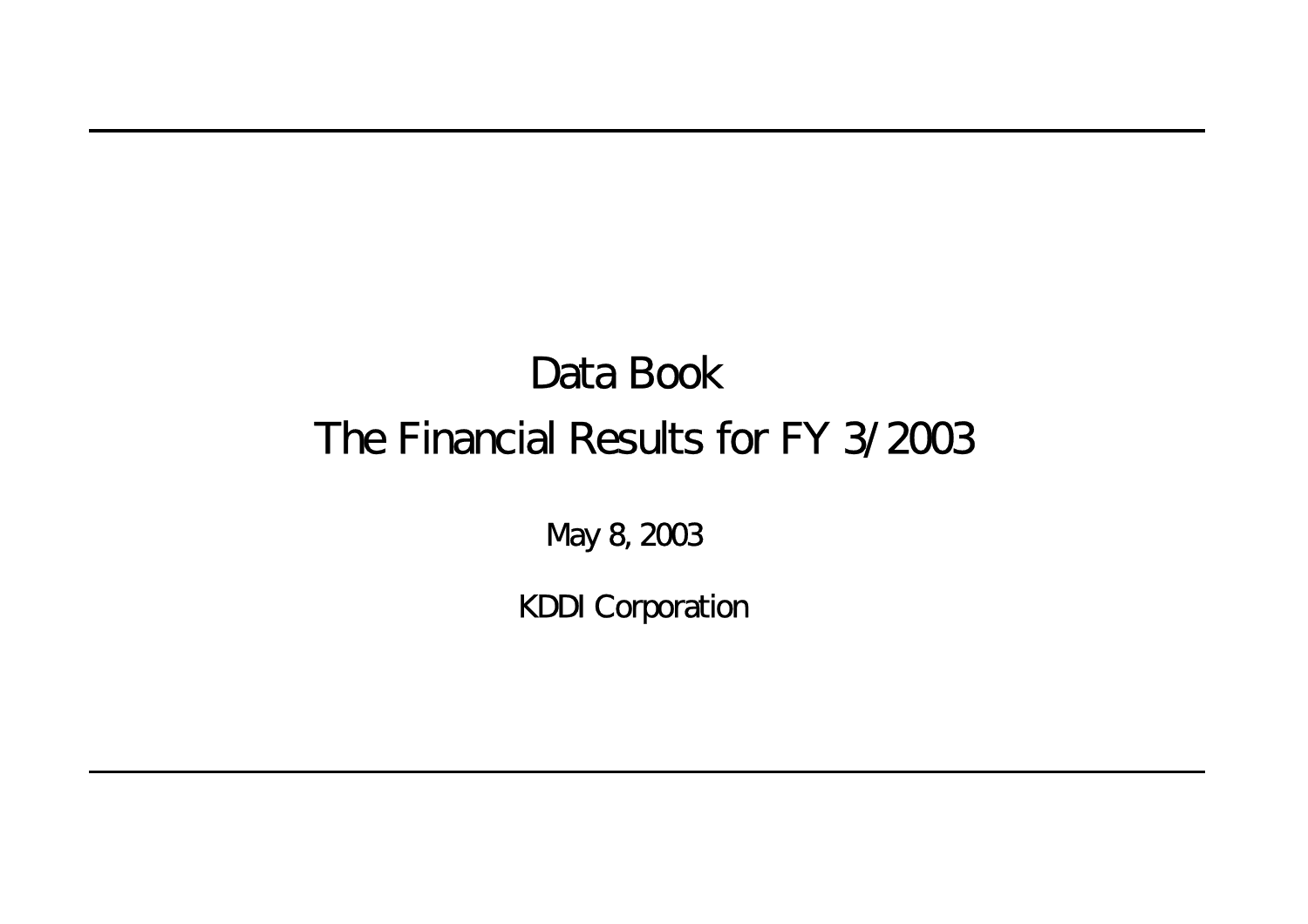#### The Financial Results for FY 3/2003

|              |                                 |            |             |            |            |                              |           |            |             | Million Yen |
|--------------|---------------------------------|------------|-------------|------------|------------|------------------------------|-----------|------------|-------------|-------------|
|              |                                 |            | FY 3/01     |            |            | FY 3/02                      |           |            | FY 3/03     |             |
|              |                                 | First half | Second half | Full year  | First half | Second half                  | Full year | First half | Second half | Full year   |
| Consolidated | Operating revenues              | 1,406,589  | 1,409,791   | 2,816,381  | 1,464,332  | 1,369,466                    | 2,833,799 | 1,393,212  | 1,392,131   | 2,785,343   |
|              | Telecom                         | 1,110,120  | 1,082,516   | 2,192,636  | 1,149,691  | 1,097,453                    | 2,247,145 | 1,093,611  | 1,098,276   | 2,191,887   |
|              | Voice transmission              | 967,678    | 904,058     | 1,871,736  | 921,948    | 845,781                      | 1,767,730 | 809,227    | 765,282     | 1,574,509   |
|              | Data transmission               | 69,967     | 103,401     | 173,368    | 149,402    | 160,698                      | 310,101   | 202,880    | 247,778     | 450,658     |
|              | <b>Dedicated lines</b>          | 25,422     | 41,051      | 66,473     | 44,953     | 43,026                       | 87,979    | 46,793     | 47,148      | 93,941      |
|              | Other                           | 47,053     | 34,005      | 81,058     | 33,387     | 47,946                       | 81,333    | 34,709     | 38,070      | 72,779      |
|              | Other business                  | 296,469    | 327,275     | 623,744    | 314,641    | 272,012                      | 586,654   | 299,601    | 293,855     | 593,456     |
|              | <b>Operating income</b>         | 57,808     | 40,986      | 98,794     | 41,408     | 60,888                       | 102,297   | 59,763     | 80,889      | 140,652     |
|              | Ordinary income                 | 39,985     | 19,584      | 59,570     | 23,570     | 55,185                       | 78,756    | 42,439     | 70,772      | 113,211     |
|              | Extraordinary income or loss    | 8,286      | $-1,787$    | 6,498      | $-6,303$   | $-51,568$                    | $-57,871$ | $-2,490$   |             | $-2,485$    |
|              | Net income                      | 16,841     | 4,827       | 21,668     | 6,694      | 6,284                        | 12,979    | 20,446     | 36,913      | 57,359      |
|              | Total assets*                   | 2,187,904  |             | 3,639,363  | 3,459,291  |                              | 3,203,441 | 2,924,883  |             | 2,782,038   |
|              | Stockholders' equity*           | 347,343    |             | 845,090    | 850,169    |                              | 857,080   | 856,503    |             | 894,711     |
|              | Stockholders' equity ratio*     | 15.9%      |             | 23.2%      | 24.6%      |                              | 26.8%     | 29.3%      |             | 32.1%       |
|              | Stockholders' equity per share* | ¥144,854   |             | ¥199,273   | ¥200,471   |                              | ¥202,106  | ¥203,130   |             | ¥212,222    |
|              | Free cash flow                  | $-57,698$  | $-112,304$  | $-170,002$ | $-22,789$  | 313,389                      | 290,600   | 80,851     | 224,483     | 305,334     |
|              | Depreciation                    | 193,909    | 211,108     | 407,615    | 211,778    | 212,203                      | 423,981   | 192,689    | 196,271     | 388,968     |
|              | Capex                           | 289,834    | 270,340     | 560,174    | 192,139    | 182,383                      | 374,522   | 126,281    | 119,919     | 246,200     |
|              | <b>EBITDA</b>                   | 248,962    | 264,891     | 513,853    | 256,825    | 287,980                      | 544,805   | 257,466    | 306,025     | 563,491     |
|              | <b>EBITDA</b> margin            | 17.7%      | 18.8%       | 18.2%      | 17.5%      | 21.0%                        | 19.2%     | 18.5%      | 22.0%       | 20.2%       |
|              | Interest bearing debt           | 2,240,856  | -           | 2,097,627  | 2,049,461  |                              | 1,746,784 | 1,675,290  |             | 1,497,020   |
|              | Net debt                        |            | -           | 1,962,957  | 1,982,066  | $\qquad \qquad \blacksquare$ | 1,678,188 | 1,610,509  |             | 1,375,165   |

:: We adopted "end-to-end charging" for calls between mobile phone services from April 1, 2001. Due to this change, mobile phone sales have increased (for the FY02/3, consolidated : 101.9 billion yen; au : 84.8 billion yen; TU-KA: 17.1 billion yen), and operating costs have risen by the same amount.

:: FY 3/01 figures are combined figures for the three companies (excluding \*)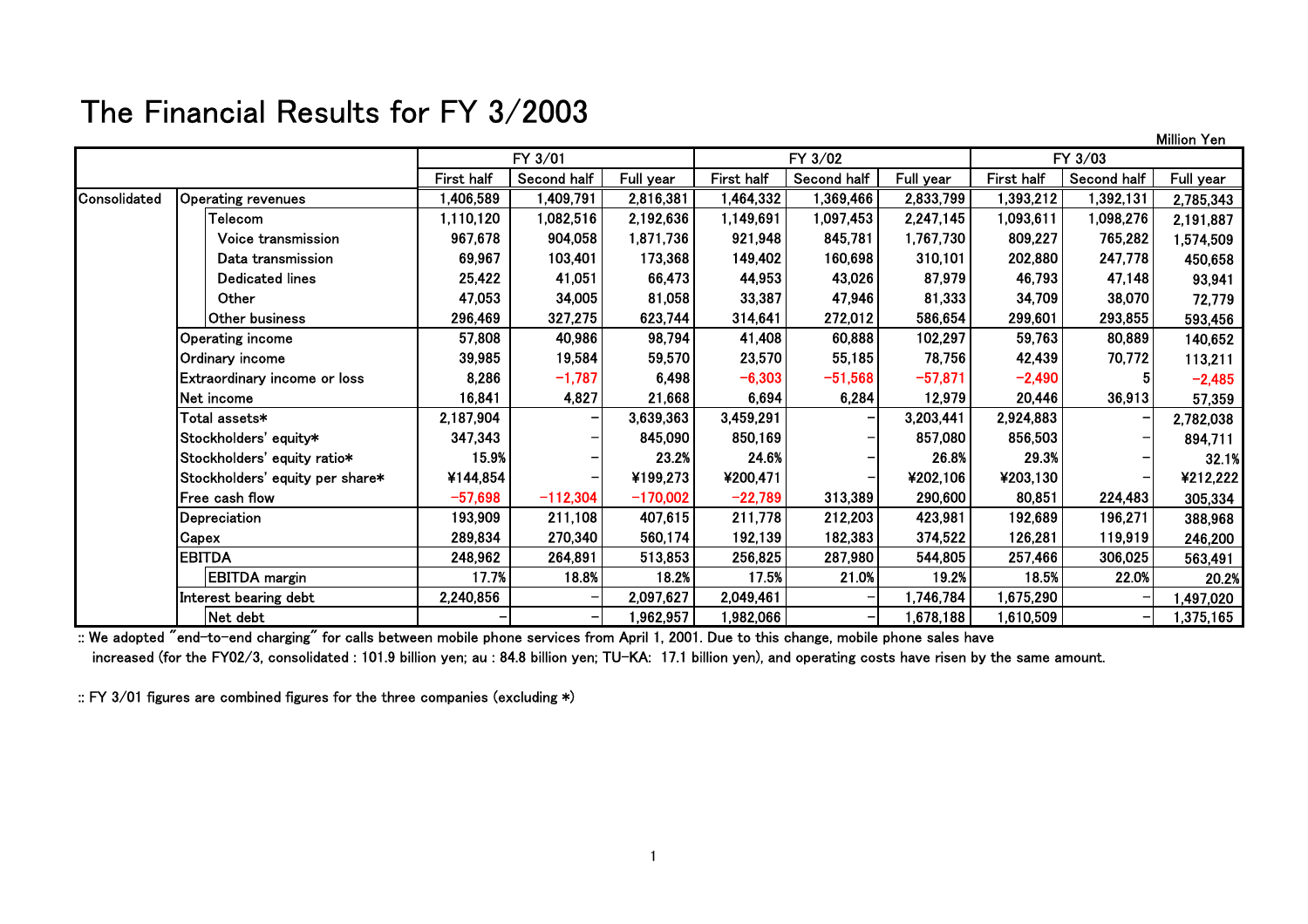Million Yen

|                 |                                     |            | FY 3/01     |            |              | FY 3/02     |            |            | FY 3/03     |           |
|-----------------|-------------------------------------|------------|-------------|------------|--------------|-------------|------------|------------|-------------|-----------|
|                 |                                     | First half | Second half | Full year  | First half   | Second half | Full year  | First half | Second half | Full year |
| lau             | <b>Operating revenues</b>           | 652,798    | 720,628     | 1,373,428  | 789,851      | 734,702     | 1,524,553  | 806,533    | 819,740     | 1,626,273 |
|                 | Telecom                             | 508,824    | 515,655     | 1,024,480  | 599,430      | 556,226     | 1,155,656  | 584,995    | 612,249     | 1,197,244 |
|                 | Other business                      | 143,973    | 204,973     | 348,948    | 190,421      | 178,476     | 368,897    | 221,537    | 207,492     | 429,029   |
|                 | <b>Operating income</b>             | 32,515     | 845         | 33,361     | 32,486       | 24,910      | 57,396     | 12,866     | 40,920      | 53,786    |
|                 | Ordinary income                     | 25,123     | $-4,878$    | 20,246     | 25,907       | 27,045      | 52,952     | 6,108      | 35,707      | 41,815    |
|                 | <b>Extraordinary income or loss</b> | $-383$     | $-552$      | $-935$     | $\mathbf{0}$ | $-155,071$  | $-155,071$ | $-4,131$   | $-119$      | $-4,250$  |
|                 | Net income                          | 12,361     | $-5,387$    | 6,976      | 14,351       | $-73,064$   | $-58,713$  | 1,175      | 19,830      | 21,005    |
|                 | Free cash flow                      | $-12,600$  | $-111,800$  | $-124,400$ | $-42,454$    | 58,097      | 15,643     | 40,063     | 47,490      | 96,571    |
|                 | Depreciation                        | 78,529     | 95,178      | 173,707    | 100,274      | 99,106      | 199,380    | 89,289     | 86,679      | 175,968   |
|                 | Capex                               | 149,634    | 168,474     | 318,108    | 111,222      | 115,128     | 226,350    | 82,728     | 56,078      | 167,300   |
|                 | <b>EBITDA</b>                       | 113,901    | 102,718     | 216,620    | 134,912      | 134,215     | 269,127    | 104,204    | 140,888     | 245,092   |
|                 | <b>EBITDA</b> margin                | 17.4%      | 14.3%       | 15.8%      | 17.1%        | 18.3%       | 17.7%      | 12.9%      | 17.2%       | 15.1%     |
| <b>BBC&amp;</b> | Operating revenues                  | 370,204    | 341,252     | 711,456    | 331,092      | 320,837     | 651,929    | 308,452    | 293,422     | 601,874   |
| Solution        | Telecom                             | 354,823    | 316,697     | 671,520    | 309,856      | 297,808     | 607,664    | 288,647    | 267,399     | 556,046   |
|                 | Other business                      | 15,381     | 24,555      | 39,936     | 21,236       | 23,029      | 44,265     | 19,804     | 26,023      | 45,827    |
|                 | <b>Operating income</b>             | 28,826     | 38,658      | 67,484     | 10,326       | 20,199      | 30,525     | 38,789     | 21,501      | 60,290    |
|                 | Ordinary income                     | 25,779     | 41,246      | 67,025     | 5,560        | 19,312      | 24,872     | 37,802     | 22,557      | 60,359    |
|                 | <b>Extraordinary income or loss</b> | 8,588      | $-9,505$    | $-917$     | 0            | $-17,526$   | $-17,526$  | $-1,852$   | $-1,219$    | $-3,071$  |
|                 | Net income                          | 16,725     | 21,671      | 38,396     | -684         | 4,821       | 4,137      | 21,007     | 11,257      | 32,264    |
|                 | Free cash flow                      | $-11,400$  | $-9,500$    | $-20,900$  | 17,200       | 38,285      | 55,485     | 31,200     | 87,621      | 116,927   |
|                 | Depreciation                        | 60,902     | 62,980      | 123,882    | 62,780       | 60,070      | 122,850    | 49,749     | 55,648      | 105,397   |
|                 | Capex                               | 64,449     | 52,250      | 116,700    | 54,226       | 32,174      | 86,400     | 19,308     | $-13,426$   | 40,800    |
|                 | <b>IEBITDA</b>                      | 97,886     | 105,083     | 202,969    | 73,984       | 83,483      | 157,467    | 89,828     | 86,981      | 176,809   |
|                 | <b>EBITDA</b> margin                | 26.4%      | 30.8%       | 28.5%      | 22.3%        | 26.0%       | 24.2%      | 29.1%      | 29.6%       | 29.4%     |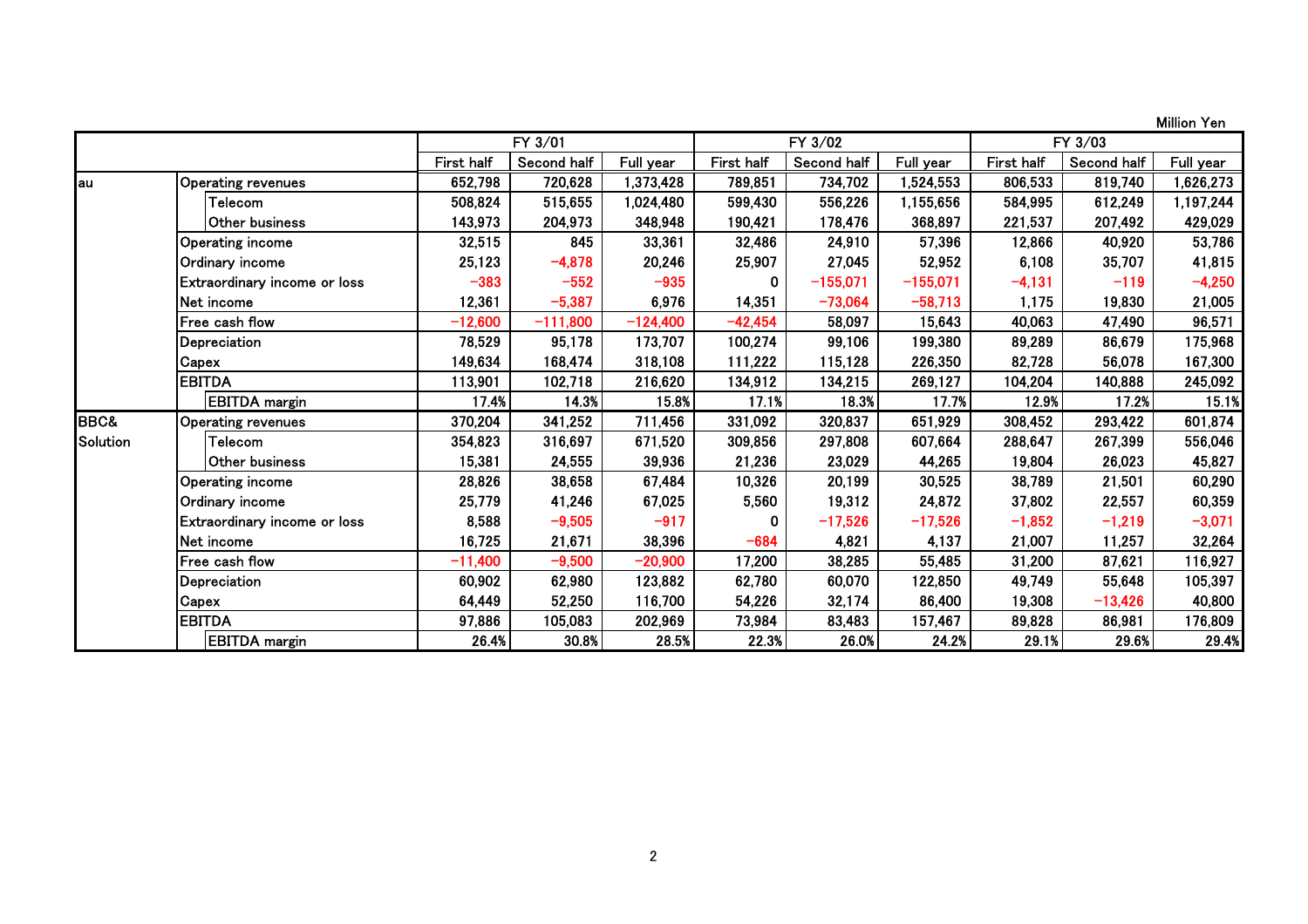|               | Telecom revenues of BBC&solution |            |             |           |            |             |           |            |             | Million Yen |
|---------------|----------------------------------|------------|-------------|-----------|------------|-------------|-----------|------------|-------------|-------------|
|               |                                  |            | FY 3/01     |           |            | FY 3/02     |           |            | FY 3/03     |             |
|               |                                  | First half | Second half | Full year | First half | Second half | Full year | First half | Second half | Full year   |
| Voice service |                                  | 257,430    | 220,143     | 477,573   | 219,763    | 205,298     | 425,062   | 195,415    | 175,833     | 371,248     |
|               | Local call                       | 0          | 0           |           | 20,143     | 31,954      | 52,097    | 31,534     | 28,775      | 60,309      |
|               | Long distance                    | 185,125    | 156,463     | 341,589   | 139,159    | 121,752     | 260,911   | 113,925    | 99,797      | 213,722     |
|               | International                    | 72,305     | 63,679      | 135,984   | 60,462     | 51,592      | 112,054   | 49,956     | 47,261      | 97,217      |
| Data service  |                                  | 80,089     | 92,176      | 172,265   | 88,371     | 89,754      | 178,125   | 90,950     | 90,104      | 181,054     |
|               | Data transmission                | 48,095     | 53,479      | 101,574   | 48,155     | 45,907      | 94,062    | 45,180     | 44,590      | 89,770      |
|               | Frame relay                      | 14,418     | 11,675      | 26,093    | 11,367     | 10,426      | 21,794    | 9,723      | 8,784       | 18,507      |
|               | linternet                        | 32,375     | 40,471      | 72,846    | 35,830     | 34,926      | 70,756    | 34,807     | 35,249      | 70,056      |
|               | Other data                       | ,302       | 1,333       | 2,635     | 958        | 555         | 1,513     | 650        | 557         | 1,207       |
|               | <b>Dedicated lines</b>           | 31,994     | 38,073      | 70,067    | 36,427     | 35,317      | 71,744    | 32,546     | 27,929      | 60,475      |
|               | IP-VPN                           |            | 624         | 624       | 3,789      | 8,530       | 12,319    | 13,225     | 17,584      | 30,809      |
| <b>Others</b> |                                  | 17,300     | 4,380       | 21,682    | 1,721      | 2,756       | 4,477     | 2,283      | l,462       | 3,745       |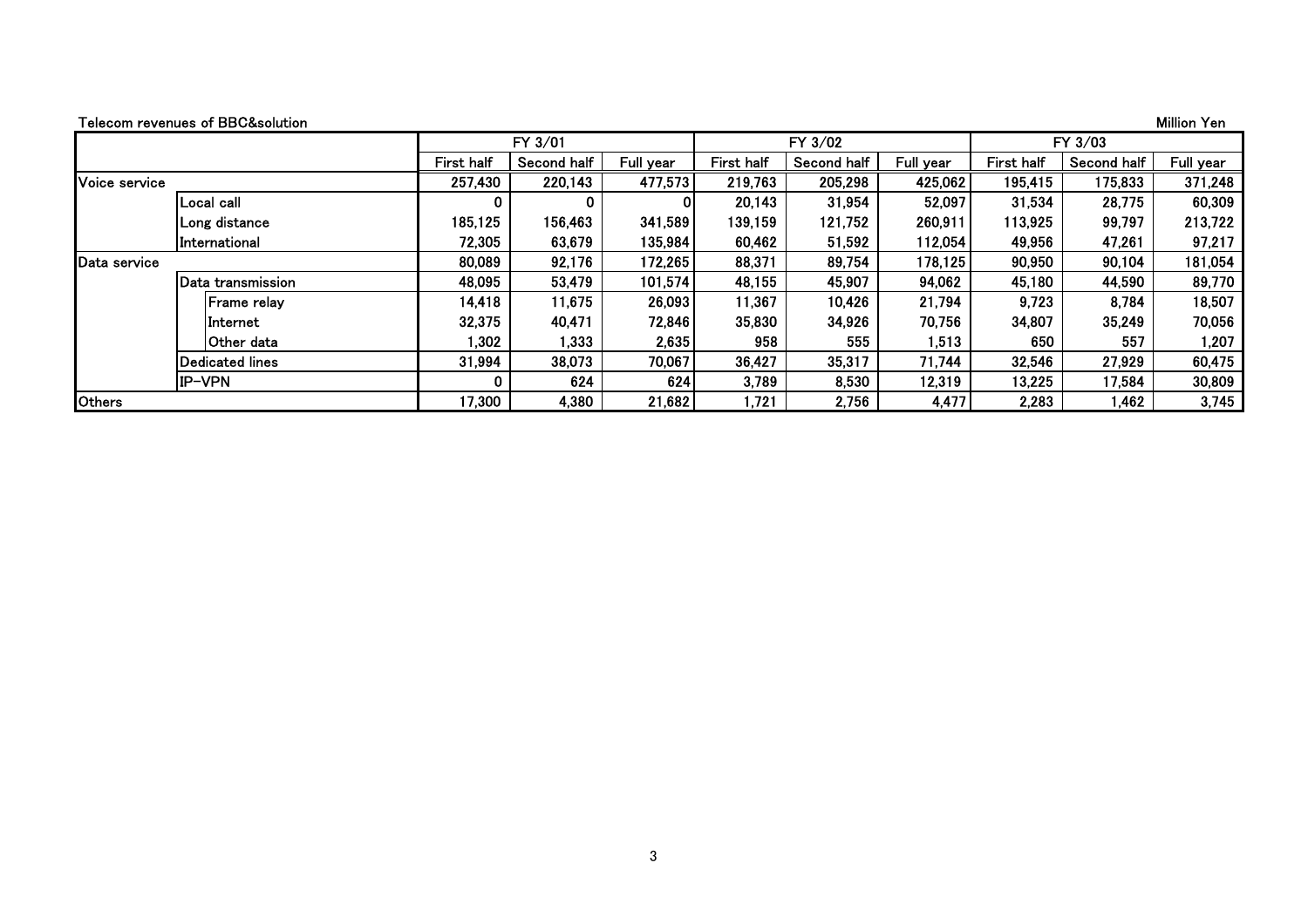Million Yen

|               |                              |            | FY 3/01     |              |            | FY 3/02     |             |            | FY 3/03     |           |
|---------------|------------------------------|------------|-------------|--------------|------------|-------------|-------------|------------|-------------|-----------|
|               |                              | First half | Second half | Full year    | First half | Second half | Full year   | First half | Second half | Full year |
|               | <b>Operating revenues</b>    | 184,086    | 184,910     | 368,997      | 190,617    | 167,643     | 358,260     | 161,992    | 156,078     | 318,070   |
| <b>TUKA</b>   | Telecom                      | 147,594    | 144,594     | 292,189      | 150,879    | 135,399     | 286,278     | 129,449    | 125,963     | 255,412   |
|               | Other business               | 36,492     | 40,316      | 76,808       | 39,737     | 32,244      | 71,982      | 32,543     | 30,115      | 62,658    |
|               | <b>Operating income</b>      | 8,615      | $-307$      | 8,307        | $-3,276$   | 7,060       | 3,784       | $-1,000$   | 7,200       | 6,200     |
|               | Ordinary income              | 5,972      | $-2,190$    | 3,782        | $-6,113$   | 3,934       | $-2,178$    | $-4,375$   | 4,519       | 144       |
|               | Extraordinary income or loss | $-423$     | $-737$      | $-1,161$     | $-14$      | $-26$       | $-40$       | $-1,695$   | $-18$       | $-1,713$  |
|               | Net income                   | 4,840      | $-2,668$    | 2,171        | $-4,514$   | 1,238       | $-3,276$    | $-7,105$   | 3,878       | $-3,227$  |
|               | Free cash flow               | $-15,640$  | $-65,242$   | $-80,882$    | $-727$     | 15,558      | 14,831      | 21,543     | 30,594      | 52,137    |
|               | Depreciation                 | 23,002     | 26,147      | 49,149       | 28,714     | 30,523      | 59,237      | 29,788     | 30,191      | 59,979    |
|               | Capex                        | 35,751     | 66,490      | 102,241      | 20,056     | 19,120      | 39,176      | 9,371      | 6,829       | 16,200    |
|               | <b>EBITDA</b>                | 31,912     | 26,409      | 58,320       | 25,633     | 37,767      | 63,400      | 28,950     | 37,521      | 66,471    |
|               | <b>EBITDA</b> margin         | 17.3%      | 14.3%       | 15.8%        | 13.4%      | 22.5%       | 17.7%       | 17.9%      | 24.0%       | 20.9%     |
|               | <b>Operating revenues</b>    | 131,378    | 120,505     | 251,883      | 108,717    | 102,290     | 211,008     | 100,325    | 97,254      | 197,579   |
| Poket         | Telecom                      | 124,204    | 113,139     | 237,344      | 101,576    | 94,293      | 195,870     | 92,237     | 89,754      | 181,991   |
|               | Other business               | 7,173      | 7,365       | 14,539       | 7,141      | 7,996       | 15,137      | 8,087      | 7,501       | 15,588    |
|               | <b>Operating income</b>      | $-9,172$   | $-3,726$    | $-12,898$    | $-1,349$   | 8,009       | 6,659       | 9,098      | 11,169      | 20,267    |
|               | Ordinary income              | $-11,645$  | $-6,096$    | $-17,742$    | $-3,412$   | 6,448       | 3,035       | 7,685      | 10,057      | 17,742    |
|               | Extraordinary income or loss | $-195$     | $-180$      | $-376$       | $-4,994$   | 16,672      | 11,678      | $-649$     | 4,345       | $-649$    |
|               | Net income                   | $-11,879$  | $-6,311$    | $-18,190$    | $-8,443$   | 23,101      | 14,658      | 7,011      | 10,019      | 17,030    |
|               | Free cash fiow               | 5,260      | 6,531       | 11,791       | $-1,562$   | 15,991      | 14,429      | 14,388     | 28,627      | 43,015    |
|               | Depreciation                 | 30,404     | 31,108      | 61,512       | 19,338     | 19,552      | 38,890      | 19,472     | 20,111      | 39,583    |
|               | Capex                        | 18,914     | 14,034      | 32,948       | 11,083     | 5,967       | 17,050      | 7,472      | 4,228       | 11,700    |
|               | <b>EBITDA</b>                | 21,598     | 28,295      | 49,893       | 18,165     | 29,384      | 47,548      | 30,070     | 32,178      | 62,248    |
|               | <b>EBITDA</b> margin         | 16.4%      | 23.5%       | 19.8%        | 16.7%      | 28.7%       | 22.5%       | 30.0%      | 33.1%       | 31.5%     |
|               | <b>Operating revenues</b>    | 171,733    | 144,636     | $\mathbf{0}$ | 146,543    | 130,428     | 0           | 91,979     | 104,677     | 196,656   |
| <b>Others</b> | Telecom                      | 35,515     | 37,950      | $\mathbf 0$  | 40,483     | 61,207      | 0           | 46,911     | 49,585      | 96,496    |
|               | Other business               | 136,217    | 106,686     | $\mathbf{0}$ | 106,059    | 69,220      | 0           | 45,066     | 55,093      | 100,159   |
|               | <b>Operating income</b>      | $-3,516$   | 3,051       | 0            | 1,608      | 2,455       | $\mathbf 0$ | $-182$     | $-820$      | $-1,002$  |
|               | Ordinary income              | $-5,005$   | $-10,005$   | 0            | 2,601      | 2,510       | 0           | $-3,401$   | $-2,014$    | $-5,415$  |
|               | Extraordinary income or loss | $-854$     | $-11,056$   | 0            | $-649$     | $-12,270$   | 0           | 1,752      | $-4759$     | $-3,007$  |
|               | Net income                   | $-7,425$   | $-23,893$   | $\mathbf{0}$ | 49         | $-11,626$   | 0           | $-2,513$   | $-7,355$    | $-9,868$  |

:: We redefined the life span of equipment and facilities in our Pocket business from six to nine years in the year ending March 31, 2002.

As a result, depreciation costs during the fiscal year fell 23,637 million yen.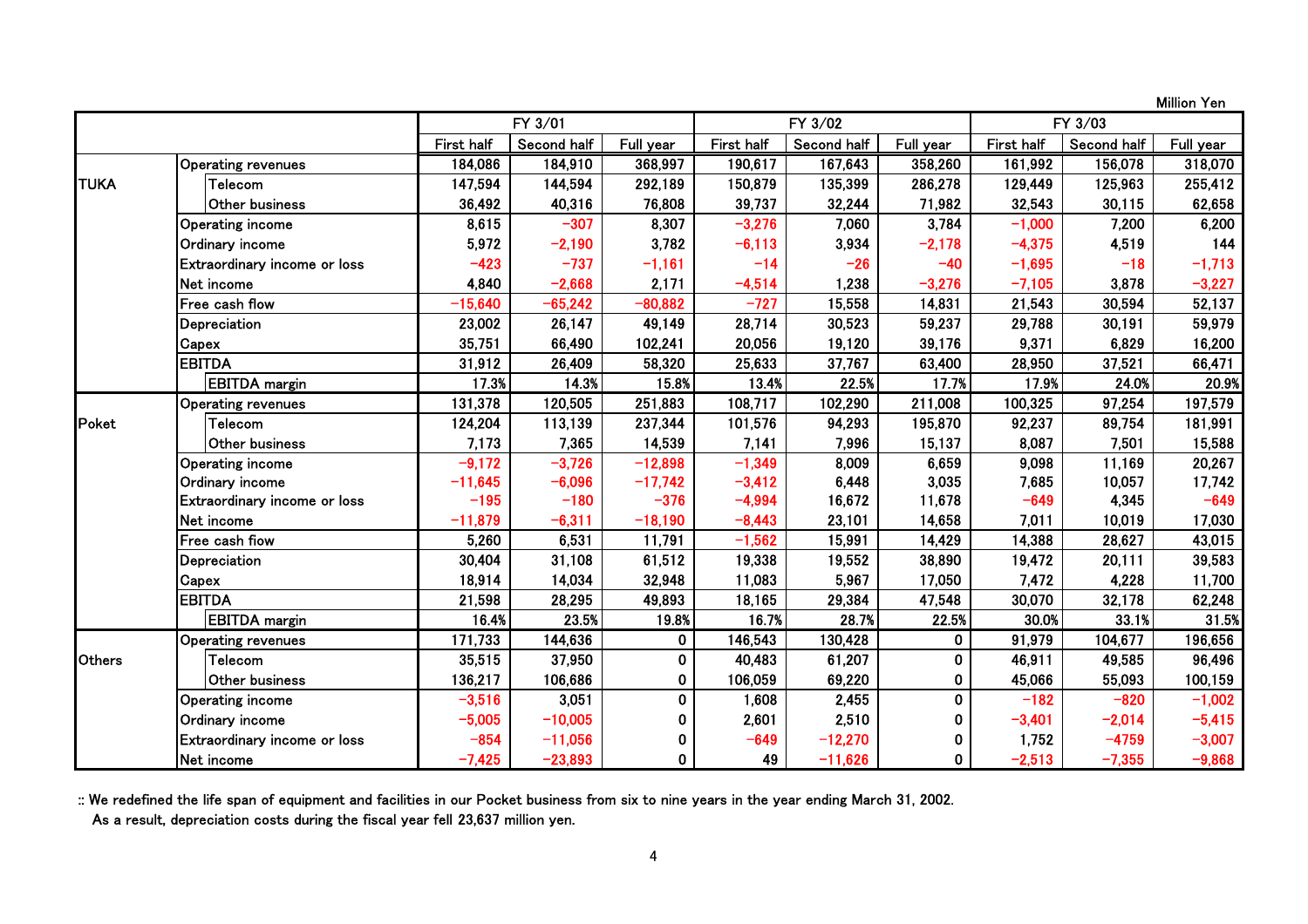### Mobile business data

| <b>Subscribers</b> |                            | ന്ത്ര | Sep. 01 | Mr.02 | SepO2  | Mr.03  |  |
|--------------------|----------------------------|-------|---------|-------|--------|--------|--|
| lau                |                            |       | 11,798  | 12214 | 13054  | 14,049 |  |
|                    | CDMA2000                   |       |         |       | 2652   | 6806   |  |
|                    | comaOne                    |       | 9851    | 10822 | 9,955  | 7,208  |  |
|                    | <b>PDC</b>                 |       | ,947    | 1,392 | 447    | 35     |  |
| <b>TUKA</b>        |                            |       | 4,020   | 3891  | 3864   | 3783   |  |
| Ezweb              |                            |       | 8594    | 9,639 | 11,150 | 12541  |  |
|                    | lau                        |       | 7,298   | 8228  | 9,585  | 10854  |  |
|                    | <b>TUKA</b>                |       | .296    | 1,410 | 1,565  | 1,687  |  |
| Pocket(PHS)        |                            |       | 2953    | 2942  | 2953   | 2975   |  |
|                    | <b>AIR</b><br>H"           |       | 75      | 334   | 568    | 765    |  |
|                    | <b>Data Transfer Users</b> |       | 691     | 958   | 1,186  | 1,390  |  |

| <b>ARPU MOU chrun rate</b> |                    |         |            | FY 3/02     |                |                   | <b>FY 3/03</b> |                 |
|----------------------------|--------------------|---------|------------|-------------|----------------|-------------------|----------------|-----------------|
|                            |                    |         | First half | Second half | Full year      | <b>First half</b> | Second half    | Full year       |
| lau                        | <b>ARPU(Total)</b> | Yen     | 8480       | 7,690       | 8080           | 7,610             | 7,530          | 7,570           |
|                            |                    | voice   | 7,610      | 6780        | 7,190          | 6530              | 6,270          | 6400            |
|                            |                    | data    | 870        | 910         | 890            | 1,000             | 1,260          | 1,170           |
|                            | <b>CDMA</b>        | Yen     | 9,280      | 8,270       | 8750           | 7,960             | 7,600          | 7,770           |
|                            |                    | voice   | 8190       | 7,210       | 7,680          | 6790              | 6320           | 6540            |
|                            |                    | data    | 1,090      | 1,060       | 1,070          | 1,170             | 1,280          | 1,230           |
|                            | ICDMA20001X        | Yen     |            |             |                | 9,840             | 8990           | 9,190           |
|                            |                    | voice   |            |             | $\blacksquare$ | 7,300             | 6890           | 6990            |
|                            |                    | data    |            |             |                | 2540              | 2100           | 2,200           |
|                            | <b>MOU</b>         | minutes | 193        | 186         | 189            | 184               | 181            | 182             |
|                            | <b>Chum</b>        | (%      | 26         | 25          | 26             | 1.9               | 1.8            | 1.8             |
|                            |                    | colma   | 23         | 23          | 23             | 1.8               | 1.6            | 1.7             |
| <b>TUKA</b>                | <b>ARPU</b>        | Yen     | 6040       | 5540        | 5790           | 5,370             | 5,290          | 5330            |
|                            | <b>NOU</b>         | minutes | 151        | 146         | 149            | 152               | 152            | 152             |
|                            | <b>Chum</b>        | (%)     | 33         | 29          | 31             | 25                | 24             | 24              |
| Pocket                     | <b>ARPU</b>        | Yen     | 5,460      | 5190        | 5330           | 5080              | 4,940          | 5010            |
| (PHS)                      | <b>IMOU</b>        | minutes | 190        | 179         | 185            | 179               | 176            | 177             |
|                            | <b>Chum</b>        | (%)     | 36         | 28          | 32             | 27                | 26             | $2\overline{7}$ |

\* CDMA 2000 1x ARPU is the reference figures only Kanto and Chubu regions.

| <b>IEzweb Pacet traffic</b>                     |            | FY 3/02     |           |            | $FY$ $3/03$ |           |  |  |
|-------------------------------------------------|------------|-------------|-----------|------------|-------------|-----------|--|--|
|                                                 | First half | Second half | Full vear | First half | Second half | Full year |  |  |
| <b>Traffic(million packets)</b><br><b>Total</b> | 223383     | 273551      | 496934    | 397,703    | 594,018     | 991,721   |  |  |
| Number of packets per user per day              | 199        | 204         | 202       | 244        | 323         | 286       |  |  |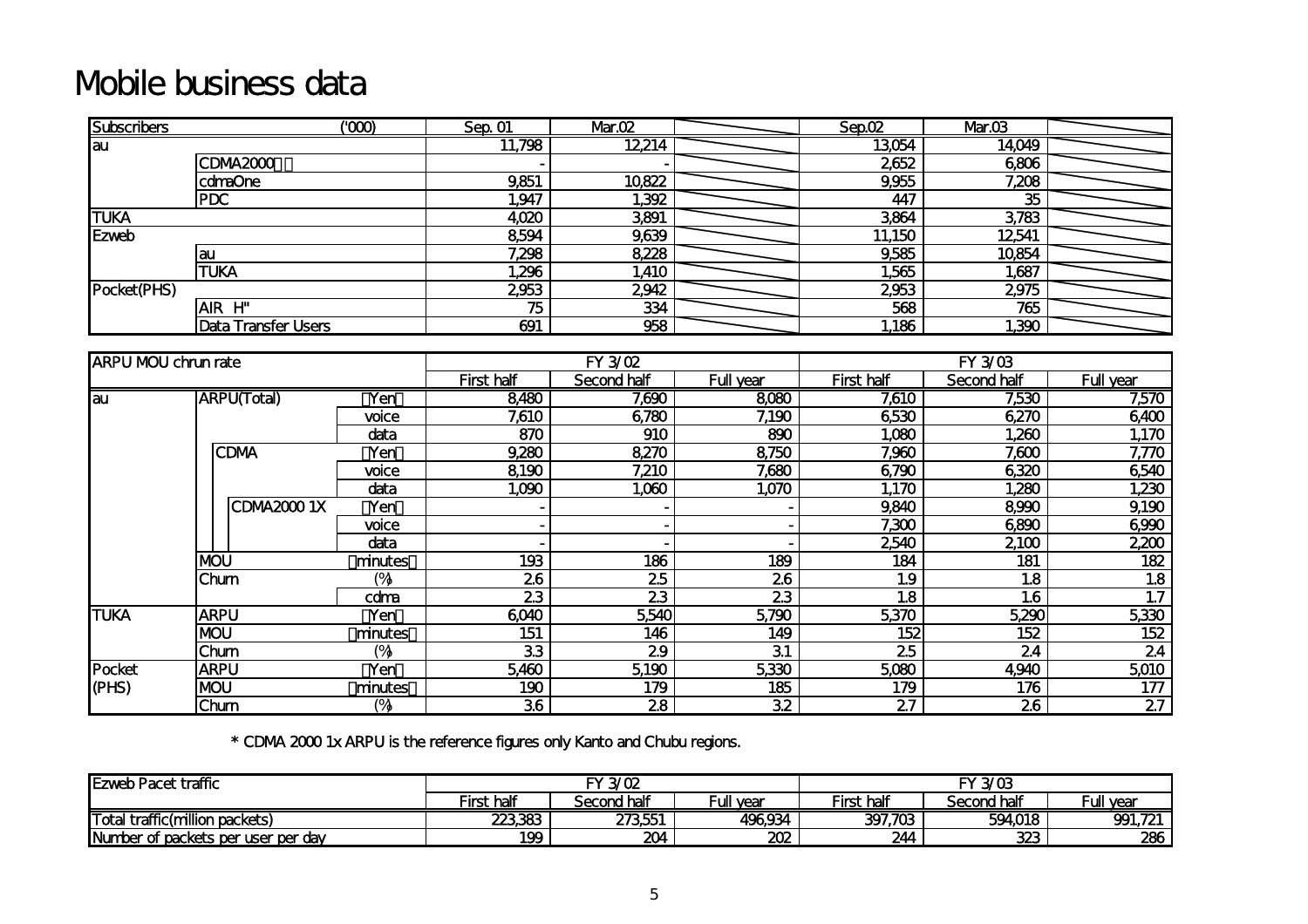### BBC & Solutions business data (1)

| Number of Maior Services Line            |     |                     | FY 3/02<br>FY 3/03 |             |                  |                   |             |                  |
|------------------------------------------|-----|---------------------|--------------------|-------------|------------------|-------------------|-------------|------------------|
|                                          |     |                     | <b>First half</b>  | Second half | <b>Full vear</b> | <b>First half</b> | Second half | <b>Full vear</b> |
| <b>IVoice Domestic Active Line</b>       | * 1 | (units of $1,000$ ) | 9.892              | 9.705       | 9.798            | 9.435             | 8994        | 9.127            |
| <b>IVoice Internatioinal Active Line</b> | * 1 | (units of 1,000)    | 1,277              | 994         | 1,135            | 932               | 808         | 831              |

|                                   |                     | 9/01 | 3/02         | 9/02 | 3/03         |  |
|-----------------------------------|---------------------|------|--------------|------|--------------|--|
| <b>DION</b>                       | (units of $1,000$ ) | 2022 | 2150         | 2270 | 2373         |  |
| <b>ADSL</b>                       | (units of $1,000$ ) |      | 130          | 265  | 498          |  |
| DION Internet (enterprize)        | (units of $1,000$ ) |      | 17           | 17   | $\mathbf{z}$ |  |
| *2<br><b>FR/CR</b>                | (units of $1,000$ ) | 57   | 52           | 43   | 32           |  |
| *2<br><b>IP-VPN</b>               | (units of $1,000$ ) | 16   | $30^{\circ}$ | 42   | 54           |  |
| Domestic Dedicated lines 64k      | (units of $1,000$ ) | 159  | 256          | 346  | 695          |  |
| International Dedicated lines 64k | (units of $1,000$   | 33   | 79           | 100  |              |  |

| <b>Fixed Line</b>                              |                   | FY 3/02     |                  |                   | FY 3/03     |                  |
|------------------------------------------------|-------------------|-------------|------------------|-------------------|-------------|------------------|
| <b>ARPU</b>                                    | <b>First half</b> | Second half | <b>Full vear</b> | <b>First half</b> | Second half | <b>Full vear</b> |
| $*2$<br><b>IVoice Domestic Active Line</b>     | 1,960             | 2060        | 2010             | 1,930             | 1,800       | 1.860            |
| *4<br><b>IVoice Internatioinal Active Line</b> | 4310              | 4,440       | 4370             | 4,340             | 3790        | 4060             |
| *5<br>included                                 | 2540              | 2330        | 2430             | 2160              | 2090        | 2130             |

#### Myline registration share

|                  |                      | 9/01  | 3/02  | 9/02  | 3/03  | *1 "Actual active |
|------------------|----------------------|-------|-------|-------|-------|-------------------|
| <b>KDDI</b>      | Local                | 133%  | 132%  | 132%  | 133%  | per month. (Av    |
|                  | In-prefecture LD     | 161%  | 162%  | 162%  | 163%  | shown for refe    |
|                  | Out prefecture LD    | 21.3% | 21.2% | 209%  | 20.6% | *2 Make a count   |
|                  | <b>International</b> | 250%  | 253%  | 25.1% | 24.8% | *3 ARPU does no   |
| <b>NTT Group</b> | Local                | 738%  | 738%  | 738%  | 736%  | revenue. (The     |
|                  | In-prefecture LD     | 67.7% | 67.2% | 665%  | 660%  | for the same n    |
|                  | Out prefecture LD    | 583%  | 57.3% | 57.0% | 57.1% | *4 ARPU does not  |
|                  | <b>International</b> | 547%  | 534%  | 532%  | 534%  | (The figures for  |
| <b>IOthers</b>   | Local                | 130%  | 130%  | 130%  | 131%  | reason as *1.)    |
|                  | In-prefecture LD     | 162%  | 166%  | 17.3% | 17.7% | *5 ARPU in relat  |
|                  | Out prefecture LD    | 201%  | 21.5% | 221%  | 223%  |                   |
|                  | International        | 203%  | 21.3% | 21.7% | 21.8% |                   |

 \*1 "Actual active lines" means the number of fixed lines that have one or more contactsper month. (Average monthly contact) The figures for the Fiscal Year ending March 2002 are

shown for reference only, due to a change in the method of counting.

- $*$  2. Make a count of each access line.
- 25.3% 25.1% 24.8% \*3 ARPU does not include, unlimited, DDL direct revenue, free call DX/S, DOD and interconnection revenue. (The figures for the Fiscal Year ending March 2002 are shown only as a reference

for the same reason as  $*1$ .)

- \*4 ARPU does not include DDL direct revenue, Super World Card and international mobile devices. (The figures for the Fiscal Year ending March 2002 are shown only as a reference for the same
- \*5 ARPU in relation to the ISP connection revenue.